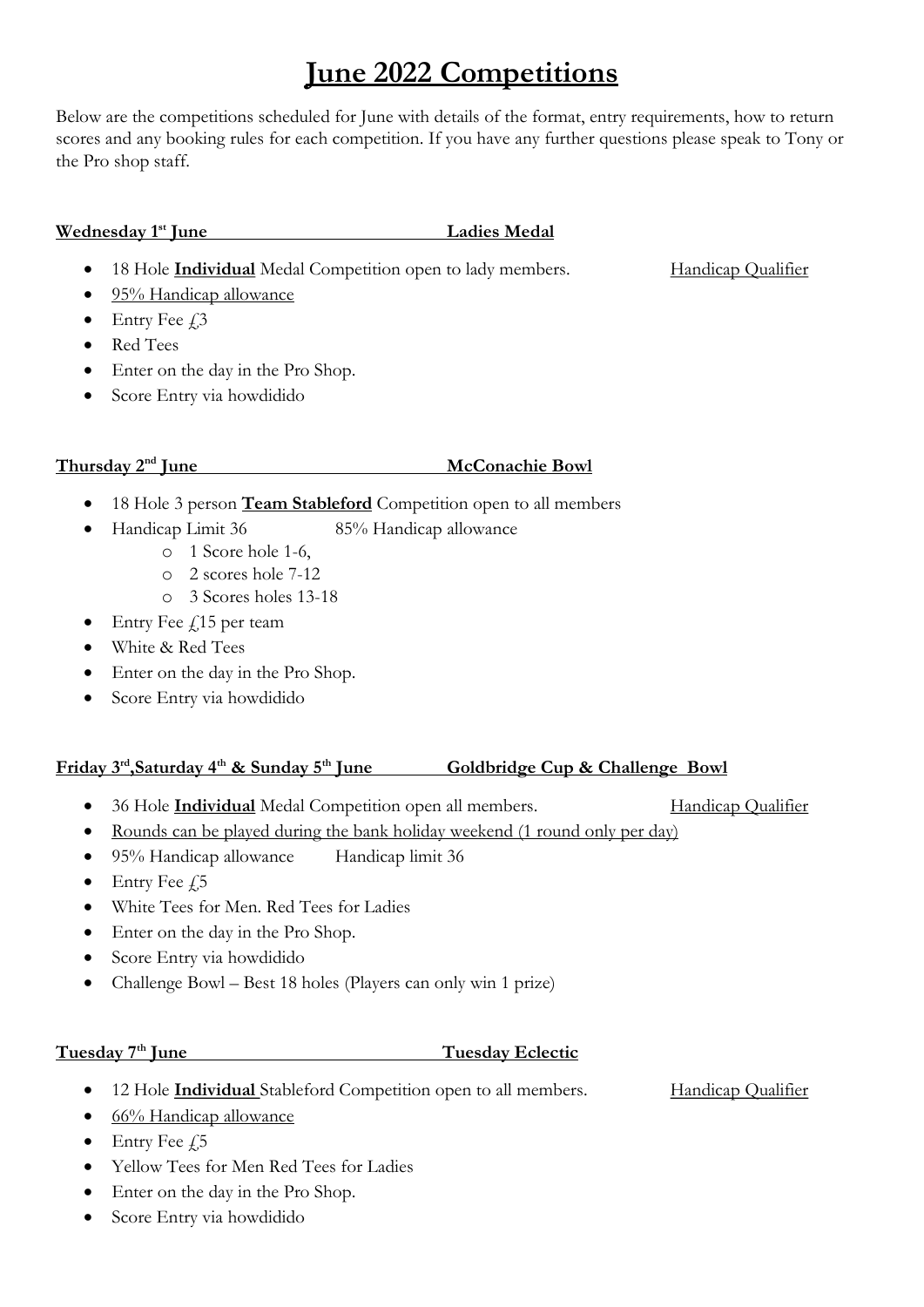## Wednesday 8<sup>th</sup> June **Ladies Ping Fourball Better Ball**

- 18 Hole Fourball Better Ball Stableford Competition open to lady members.
- 85% Handicap allowance
- $\bullet$  Entry Fee  $\ddagger$ 3
- Red Tees
- Enter on the day in the Pro Shop.
- Score Entry via howdidido

# Saturday 11<sup>th</sup> June Summer Eclectic

- 18 Hole **Individual** Stableford Competition open to all members. Handicap Qualifier
- 95% Handicap allowance
- $\bullet$  Entry Fee  $\sqrt{5}$
- White Tees for Men. Red Tees for Ladies
- Enter on the day in the Pro Shop.
- Score Entry via howdidido

- Team to be selected by team manager
- Away to West Sussex

### Saturday 11<sup>th</sup> June Birchwood Plate

• Team to be selected by team manager

### Sunday 12<sup>th</sup> June Monthly Medal

- 18 Hole **Individual** Medal Competition open to all members. Handicap Qualifier
- 95% Handicap allowance
- $\bullet$  Entry Fee  $\sqrt{5}$
- White Tees for Men. Red Tees for Ladies
- Enter on the day in the Pro Shop.
- Score Entry via howdidido

# Tuesday 14<sup>th</sup> June Tuesday Eclectic

- 12 Hole *Individual* Stableford Competition open to all members. Handicap Qualifier
- 66% Handicap allowance
- $\bullet$  Entry Fee  $\neq 5$
- Yellow Tees for Men Red Tees for Ladies
- Enter on the day in the Pro Shop.
- Score Entry via howdidido

### Saturday 11<sup>th</sup> June Wellesley Wealth Knockout Scratch Team Match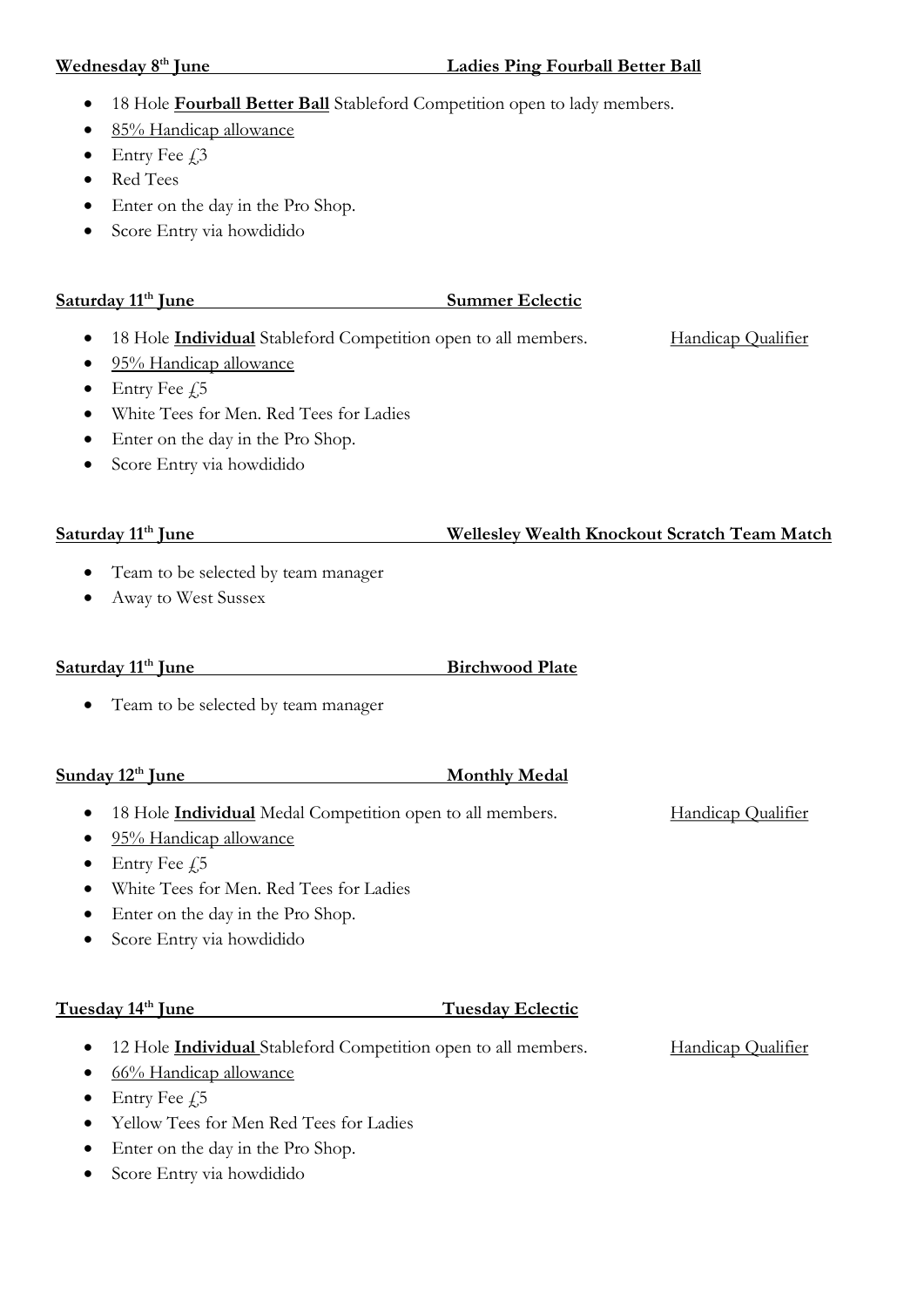### Wednesday 15<sup>th</sup> June Ladies Stableford

- 18 Hole Individual Stableford Competition open to lady members. Handicap Qualifier
- 95% Handicap allowance
- $\bullet$  Entry Fee  $\ddagger$ 3
- Red Tees
- Enter on the day in the Pro Shop.
- Score Entry via howdidido

## Thursday 16<sup>th</sup> June Midweek Stableford

- 18 Hole Individual Stableford Competition open to all members. Handicap Qualifier
- 95% Handicap allowance
- $\bullet$  Entry Fee  $f$ 5
- White Tees for Men. Red Tees for Ladies
- Enter on the day in the Pro Shop.
- Score Entry via howdidido

### Saturday 18<sup>th</sup> & Sunday 19<sup>th</sup> June Men's Club Championship

- 36 Hole **Individual** Strokeplay Competition open to male members. Handicap Qualifier
- Scratch & Handicap Prize Handicap limit 36
- Entry Fee  $f15 + f5$  optional sweep
- White Tees
- $\bullet$  Sign-up Sheet in the hallway, closing date for entries Wednesday 15<sup>th</sup> June
- Draw in handicap order.
- Score Entry via howdidido

# Saturday 18<sup>th</sup> & Sunday 19<sup>th</sup> June Ladies Club Championship

- 36 Hole *Individual* Strokeplay Competition open to Lady members. Handicap Qualifier
- Scratch & Handicap Prize Handicap limit 54
- Entry Fee  $f15 + f5$  optional sweep
- Red Tees
- Sign-up Sheet in the hallway, closing date for entries Wednesday 15<sup>th</sup> June
- Draw in handicap order
- Score Entry via howdidido

### Tuesday  $21^{st}$  June Tuesday Eclectic

- 12 Hole **Individual** Stableford Competition open to all members. Handicap Qualifier
	-

- 66% Handicap allowance
- $\bullet$  Entry Fee  $f$ 5
- Yellow Tees for Men Red Tees for Ladies
- Enter on the day in the Pro Shop.
- Score Entry via howdidido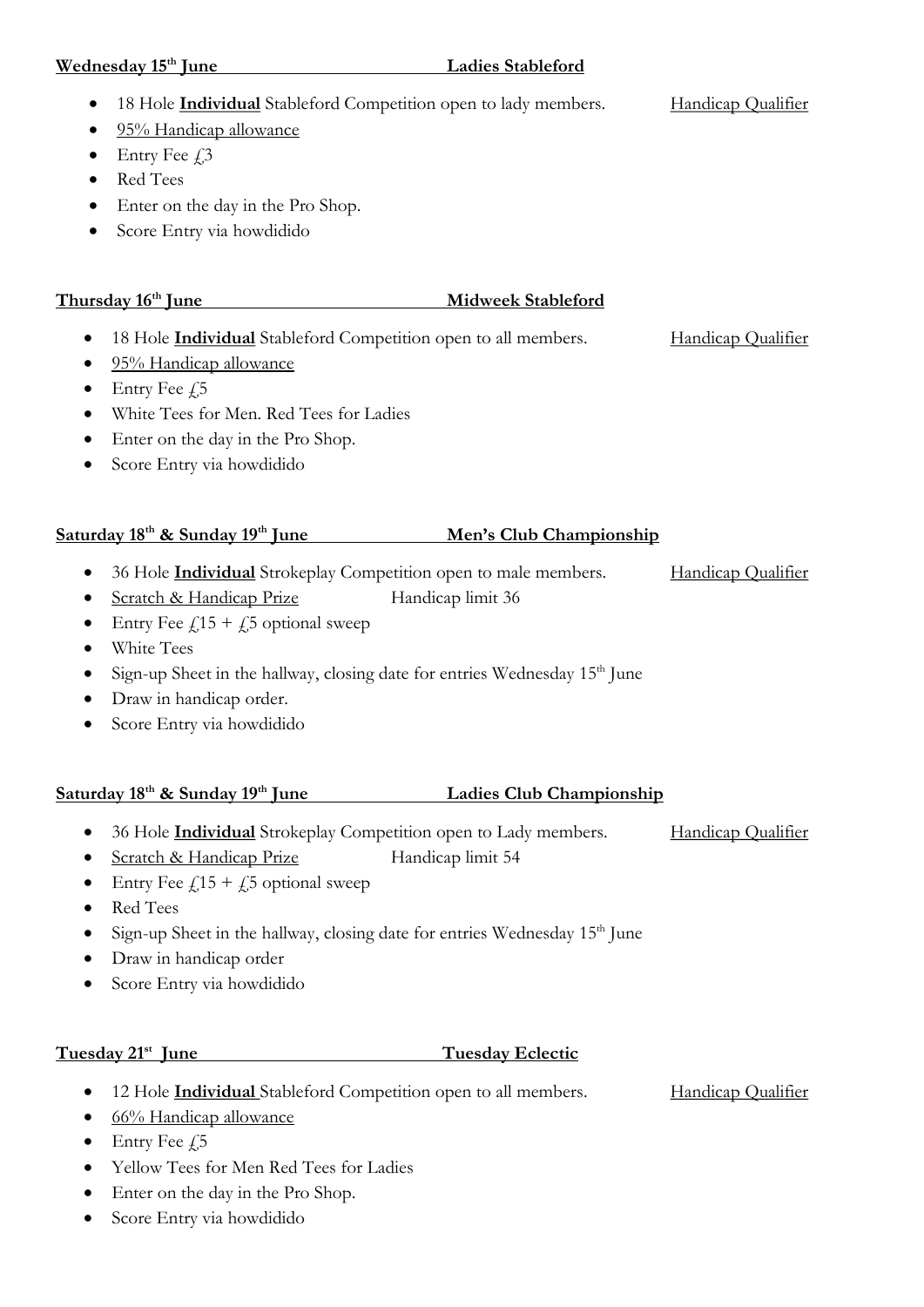| Wednesday 22 <sup>nd</sup> June                                                                                                                                                                                                                         | <b>Ladies Lond Trophy</b>                           |                    |
|---------------------------------------------------------------------------------------------------------------------------------------------------------------------------------------------------------------------------------------------------------|-----------------------------------------------------|--------------------|
| 18 Hole <b>Individual</b> Medal Competition open to lady members.<br>$\bullet$<br>95% Handicap allowance<br>Entry Fee £3<br>$\bullet$<br>Red Tees<br>Enter on the day in the Pro Shop.<br>Score Entry via howdidido<br>٠                                |                                                     | Handicap Qualifier |
| Thursday 23rd June                                                                                                                                                                                                                                      | <b>Seniors Championship</b>                         |                    |
| 18 Hole <i>Individual</i> competition.<br>Sign-up TBC                                                                                                                                                                                                   |                                                     | Handicap Qualifier |
| Saturday 25 <sup>th</sup> June                                                                                                                                                                                                                          | <b>Summer Eclectic</b>                              |                    |
| 18 Hole <b>Individual</b> Stableford Competition open to all members.<br>95% Handicap allowance<br>٠<br>Entry Fee $f$ ,5<br>White Tees for Men. Red Tees for Ladies<br>Enter on the day in the Pro Shop.<br>٠<br>Score Entry via howdidido<br>$\bullet$ |                                                     | Handicap Qualifier |
| Saturday 25 <sup>th</sup> June                                                                                                                                                                                                                          | <b>Wellesley Wealth Knockout Scratch Team Match</b> |                    |
| Team to be selected by team manager                                                                                                                                                                                                                     |                                                     |                    |
| Saturday 25 <sup>th</sup> June                                                                                                                                                                                                                          | <b>Birchwood Plate</b>                              |                    |
| Team to be selected by team manager<br>$\bullet$                                                                                                                                                                                                        |                                                     |                    |

# Tuesday 28<sup>th</sup> June Tuesday Eclectic

- 12 Hole *Individual* Stableford Competition open to all members. Handicap Qualifier
- 66% Handicap allowance
- Entry Fee  $\zeta$ 5
- Yellow Tees for Men Red Tees for Ladies
- Enter on the day in the Pro Shop.
- Score Entry via howdidido